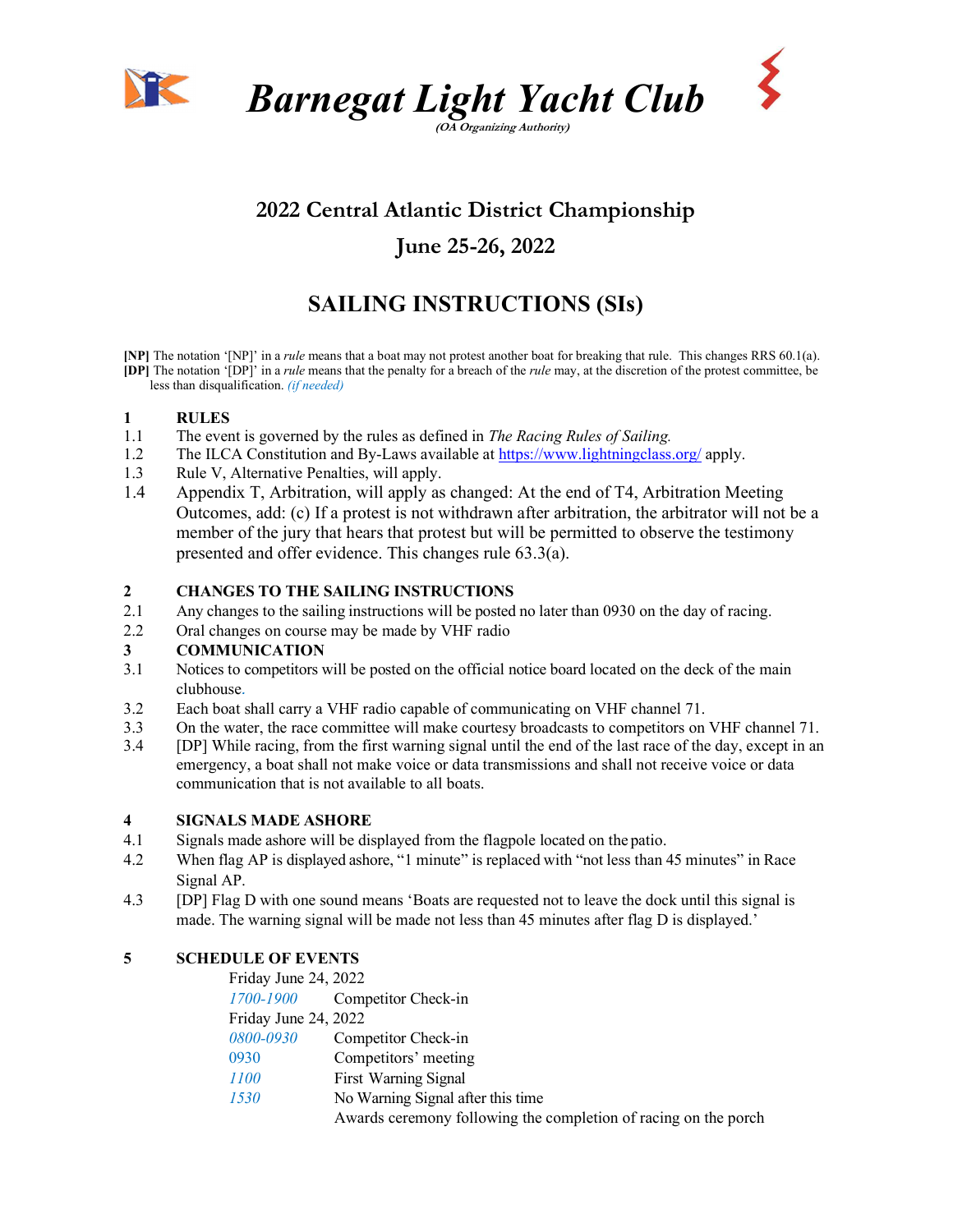#### 6 CLASS FLAGS

The class flag is the Lightning class emblem displayed on a white flag

#### 7 RACING AREA

 The racing area will be in the waters off Barnegat Light Yacht Club. Skipper meeting will define general race course location for north course or south course if weather requires a course closer to club house.

#### 8 COURSES AND MARKS

- 8.1 Courses will be *windward-leeward* with the *leeward mark or gate to weather* of the starting line.
- 8.2 The signal vessel will display a course number on the course board no later than the warning signal. Course: Description:
	- W<sub>2</sub> Start windward mark finishing to leeward leaving the race committee boat to starboard.
	- W<sub>3</sub> Start windward mark leeward mark finishing to windward leaving the race committee boat to starboard
	- W<sub>4</sub> Start windward mark leeward mark windward mark finishing to leeward leaving the race committee boat to starboard.
	- W5 Start windward mark leeward mark windward mark leeward mark finishing to windward leaving the race committee boat to starboard

8.3 Course lengths are at the discretion of the race committee.

#### 9 MARKS

9.1 Original rounding marks will be *Red cylinder for Windward and Yellow cylinders for leeward gate*.

9.2 Offset mark is a small white sphere located near Windward mark.

9.3 New marks, as provided in SI  $# 12$ , will be *Yellow cylinders for windward and Red cylinders for* leeward gate/mark..

#### 10 THE START

- 10.1 Races will be started in accordance with RRS 26 or Appendix  $U \Delta$ udible Signal Racing System
- 10.2 The starting line will be between a staff displaying an orange flag on the signal vessel and a Red spherical buoy on the port end.
- 10.4 If any part of a boat's hull is on the course side of the starting line at her starting signal and she is identified, the race committee will attempt to hail her sail number by loudhailer or VHF. Failure to hail her number, failure of her to hear such a hail, or the order in which boats are hailed will not be grounds for a redress for request. This changes RRS 62.1(a).
- 10.5 A boat that does not start within 5 minutes after her starting signal will be scored Did Not Start without a hearing. This changes RRS A5.1 and A5.2.

### 12 CHANGE THE NEXT LEG OF THE COURSE

To change the next leg of the course, the race committee will lay a new mark (or move the finishing line) and remove the original mark as soon as practicable. When a subsequent new mark is replaced, it will be the replaced by an original mark.

### 13 THE FINISH

 The finish line will be between a staff displaying a blue flag on the signal vessel and the course side of a Red *spherical buoy* on the *starboard* end.

#### 14 PENALTY SYSTEM

- 14.1 The Scoring Penalty, RRS 44.3, applies. The penalty is # of places or % if different from 44.3©
- 14.2 RRS 44.1 is changed so that the Two-Turns Penalty is replaced by the One-Turn Penalty.

#### 15 TIME LIMITS

15.1 The time limit for the first boat to start, sail the course and finish is 90 minutes.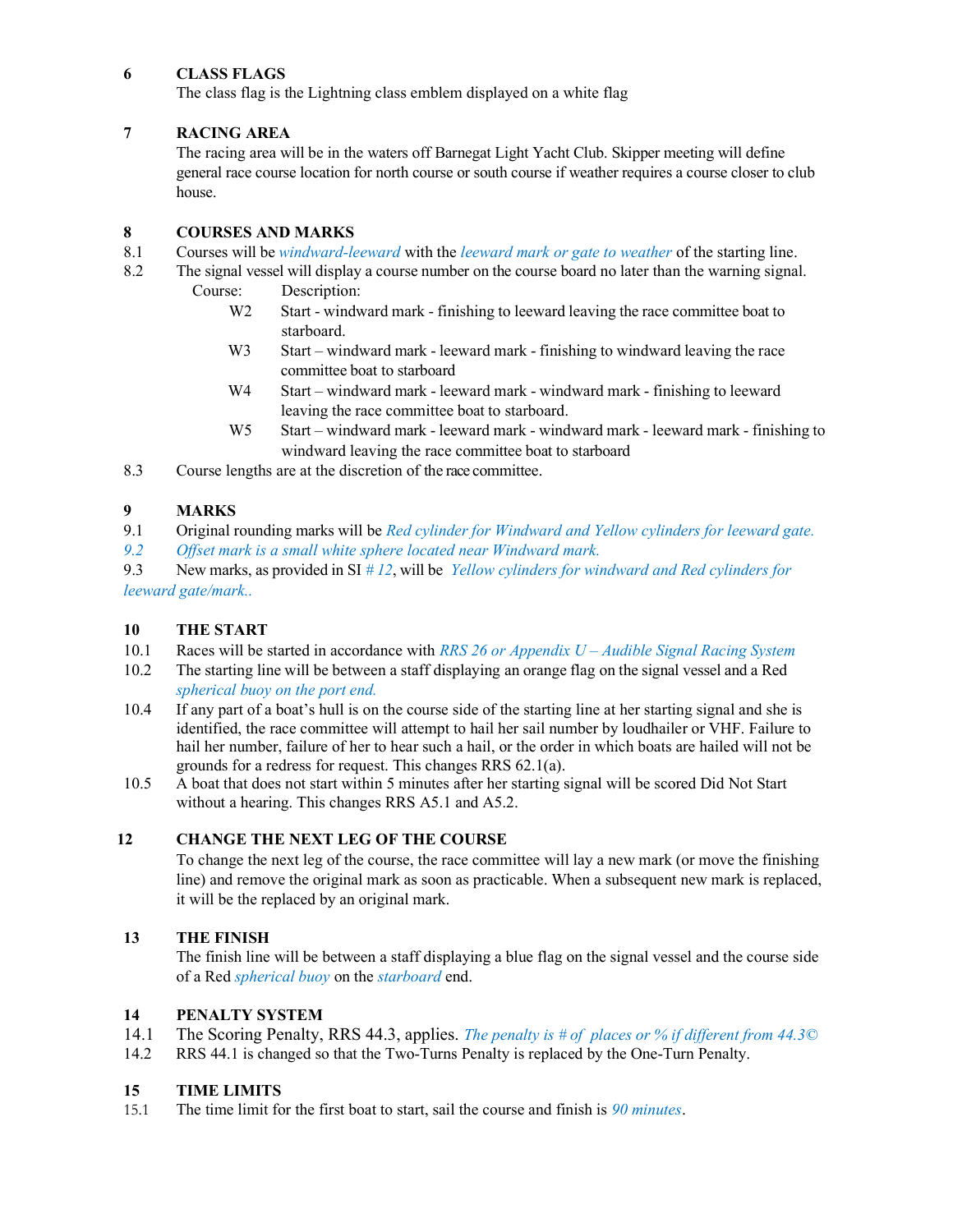- 15.2 The time limit for the first boat to start and round the first windward mark is  $30$  minutes.
- 15.3 Boats failing to finish within 20 minutes after the first boat in that division has started, sailed the course and finished will be scored "TLE". This changes rule 35.

#### 16 HEARING REQUESTS

- 16.1 The protest time limit is 60 minutes after the RC finish vessel personnel come ashore. All protest time limits will be posted on the official notice board.
- 16.2 Rule 61.1(a) is changed, add: Immediately after finishing, a protesting boat shall notify the race committee of her intent to lodge a protest and the identity of the boat she intends to protest.
- 16.3 Hearing requests such as protests and requests for redress may be filed electronically from the "RRS" App" or may just use paper This changes RRS 61.3 and 62.2. All such requests shall be delivered within the appropriate time limit.
- 16.4 The official notice board will be on the BLYC porch. Notice of hearings will be posted on the official notice board as soon as possible after the protest time limit has expired.
- 16.5 Notices of protests by the race committee or protest committee will be posted on the official notice board to inform boats under RRS 61.1(b).
- 16.6 Hearings will be conducted in person unless Covid protocols require virtual hearings. If  $zoom$ hearings are required, hearings will be conducted via Zoom video conference. Parties and witnesses shall each have a device with a camera capable of connecting to a Zoom video conference. Should any party require connection assistance, a limited number of spare laptops will be available at the jury desk. Parties and witnesses are expected to join the Zoom meeting when it commences. Witnesses will be placed in the (virtual) Waiting Room on Zoom until called upon for testimony.

May consider striking all of 16.6

#### 17 SCORING

- 17.1 One completed race will constitute a series.
- 17.2 If fewer than 3 races are completed, a boat's series score will be the total of her race scores without exclusion. If 4 or more races are completed, a boat's series score will be the total of her race scores excluding her worst score.
- 17.3 Boats scored "TLE" will receive 2 points more than the number of finishers in that race but will not be scored worse than DNF.

#### 18 SAFETY REGULATIONS

- 18.1 Prior to the warning signal of her first race each day, a boat shall sail past the stern of the race signal vessel, hail her sail number and be acknowledged by the race committee.
- 18.2 [DP] A boat that retires from a race or does not intend to compete in a race after checking in shall notify the race committee as soon as possible.
- 18.3 [DP] All boats and support vessels shall comply with RRS 37 when flag V (white rectangle with red X) is displayed with 1 sound.

#### 19 SUPPORT BOATS

- 19.1 Instructors, coaches, spectators and other support boats shall stay outside areas where boats are racing from the time of the *preparatory or* warning signal for the start until all boats have finished or retired or the race committee signals postponement or abandonment. All support boats shall stay at least 100 yards away from any racing boat and from the starting and finishing area and shall move slowly and with minimal wake.
- 19.2 Coaches and support personnel are required to monitor the race committee VHF channel and follow any safety instructions issued by the race committee. The VHF channel will be 71.

#### 20 TRASH DISPOSAL

Trash may be placed aboard official or support person vessels.

#### 21 PRIZES

Series prizes will be awarded for classes that qualify in NOR 2.1. Prizes will be awarded to first, second and third place boats following the completion of racing on the Barnegat Bay on June 26, 2022.

#### 22 RISK STATEMENT